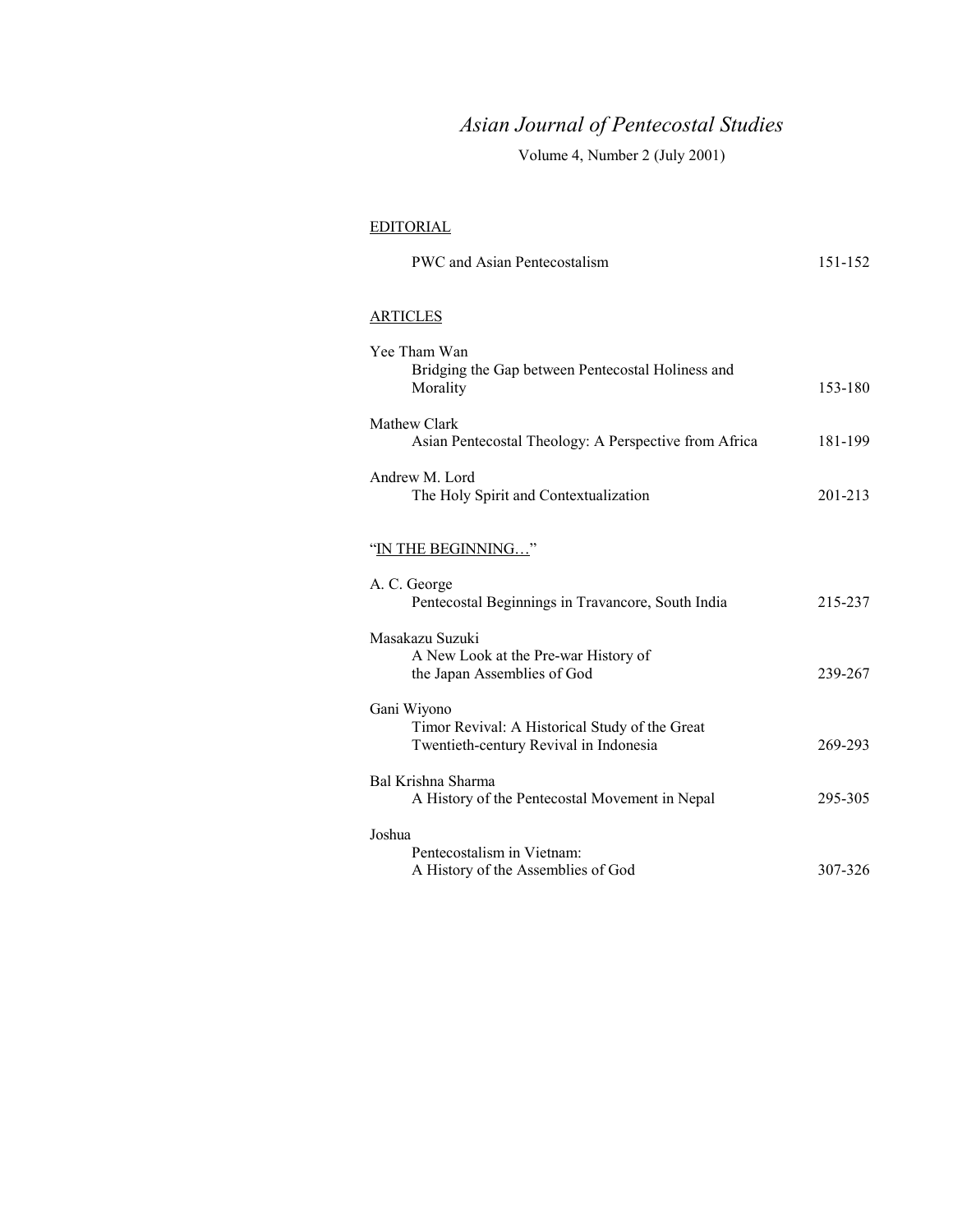## BOOK REVIEW

| Paul Elbert: Review of The Globalization of Pentecostalism:<br>A Religion Made to Travel                                             | 327-334 |
|--------------------------------------------------------------------------------------------------------------------------------------|---------|
| Gary B. McGee: Review of When the Spirit Meets the Spirits:<br>Pentecostal Ministry among the Kankana-ey Tribe<br>in the Philippines | 334-336 |
| Jean-Daniel Plüss: Review of <i>Pellegrini: An Italian</i><br>Protestant Community in Sydney 1958-1998                               | 336-337 |
| 'RIBUTORS                                                                                                                            | 339-340 |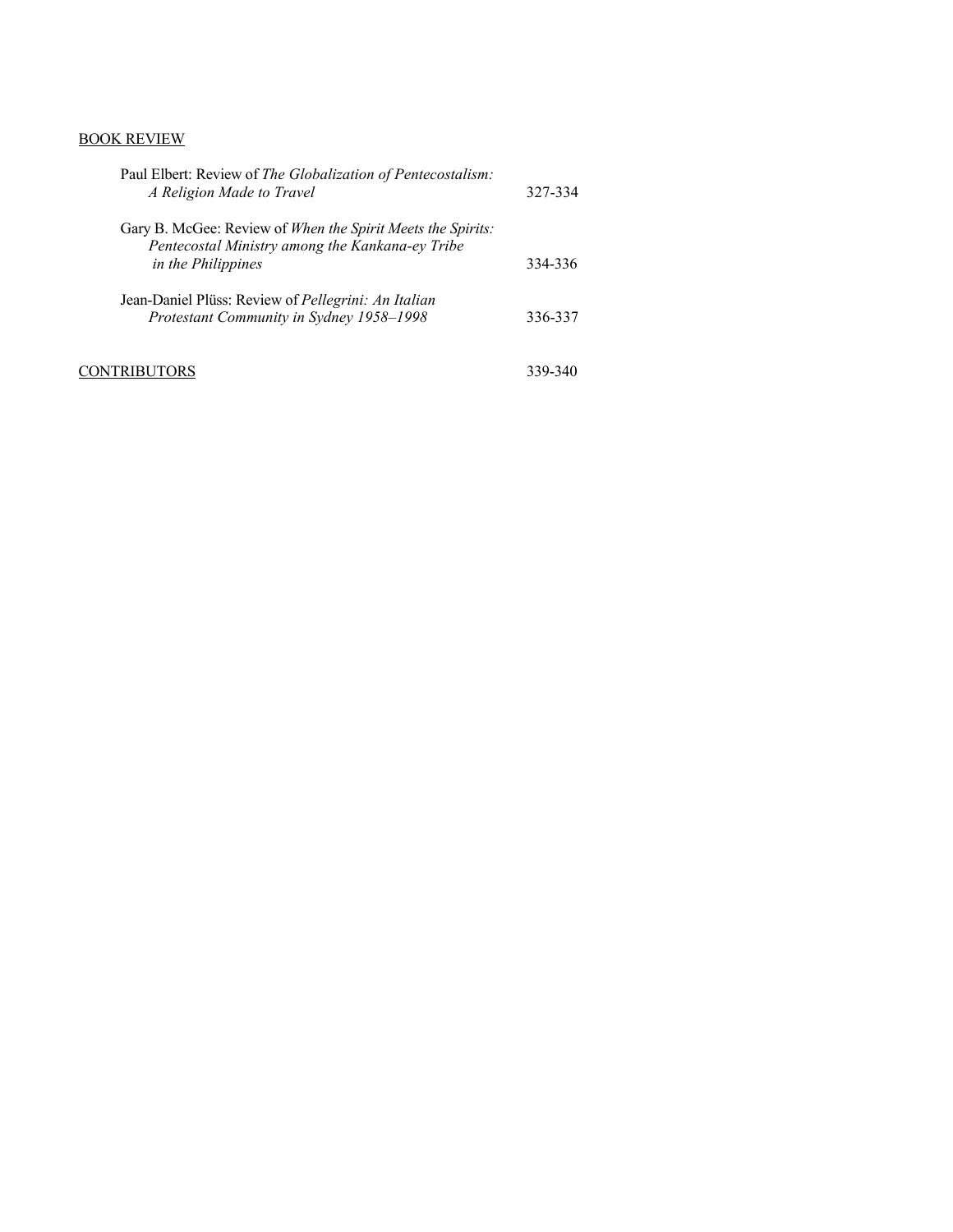#### *Asian Journal of Pentecostal Studies*  ISSN 0118-8534 Vol. 4, No. 2 (July 2001)

#### William W. Menzies (Editor), Wonsuk Ma (Associate Editor)

Editorial Board: Simon Chan (Trinity Theological College, Singapore), Paul Elbert (Lee University, USA), Gordon D. Fee (Regent College, Canada), Robert P. Menzies (Asia Pacific Theological Seminary, Philippines), Russell P. Spittler (Fuller Theological Seminary, USA), Vinson Synan (Regent University, USA), Yeow Choo Lak (Association of Theological Education in South East Asia, Philippines)

Editorial Assistance (for this issue): Kathy Baxter, Donna Brown, Pocholo Castro, Chang-soo Kang, Shanon Nobles

*Asian Journal of Pentecostal Studies* is published twice per year (January and July) by the Faculty of Asia Pacific Theological Seminary, P.O. Box 377, Baguio City 2600, Philippines. Part or whole of the current and previous issues may be available through Internet (http://www.apts.edu/ajps). Views expressed in the *Journal* reflect those of the authors and reviewers, and not the views of the editors, the publisher or the participating institutions.

#### © *Asia Pacific Theological Seminary, 2001*

Copyright is waived where reproduction of material from this *Journal* is required for classroom use or course work by students.

PARTICIPATING INSTITUTIONS: Educational or research institutions that are interested in participating in the *Journal* ministry are encouraged to write to the *Journal* office. The following are participating institutions of the *Journal*:

*Asian Seminary for Christian Ministry*, Makati, Philippines (Dr. Miguel Alvarez) *Assemblies of God Bible College*, Singapore (Rev. John Ollis) *Bethesda Christian University*, Anaheim, CA, USA (Dr. Young-Hoon Lee) *Central Bible College,* Tokyo, Japan (Dr. Koichi Kitano) *Harvest Bible College*, Melbourne, Australia (Dr. Kameel Majdali) *Korea Gospel Theological Seminary*, Taejon, Korea (Dr. Yeol-Soo Eim) *International Theological Institute*, Seoul, Korea (Dr. Sam-Hwan Kim) *Sekolah Tinggi Teologi Satybhakti*, Malang, Indonesia (Rev. Manase Rumkeny) *Southern Asia Bible College*, Bangalore, India (Dr. A. Chacko George)

THE *JOURNAL* SEEKS TO PROVIDE A FORUM: to encourage serious theological thinking and articulation by Pentecostals/Charismatics in Asia; to promote interaction among Asian Pentecostals/Charismatics and dialogue with other Christian traditions; to stimulate creative contextualization of the Christian faith; and to provide a means for Pentecostals/Charismatics to share their theological reflection.

(Continue on back inside cover)